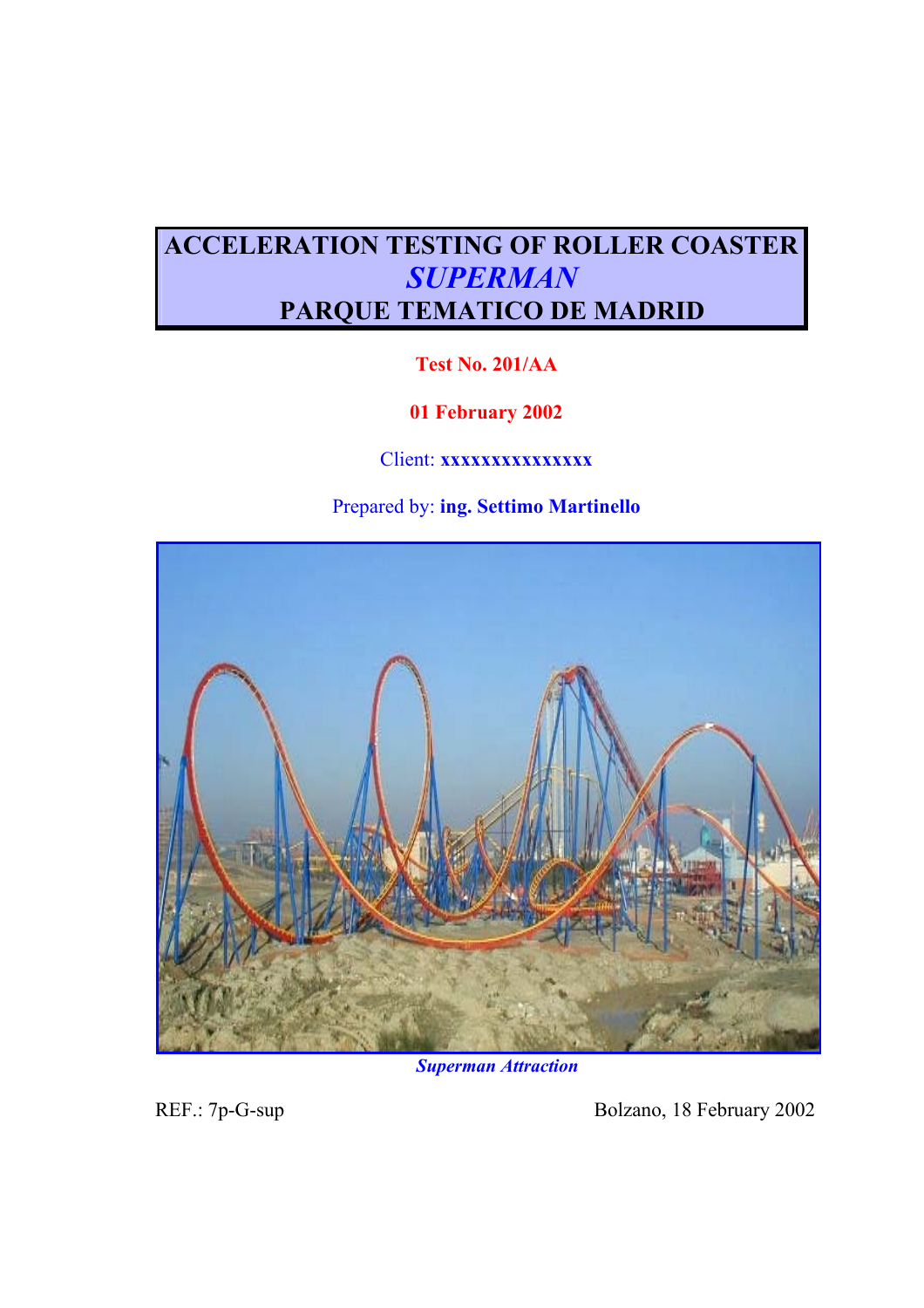| <b>TABLE OF CONTENTS</b>                  |        |
|-------------------------------------------|--------|
| <b>1. INTRODUCTION</b>                    | page 2 |
| 2. DESCRIPTION OF EQUIPMENT               | page 3 |
| <b>3. DESCRIPTION OF TEST</b>             | page 4 |
| <b>4. ANALYSIS OF EXPERIMENTAL VALUES</b> | page 5 |

## **1. INTRODUCTION**

## **General**

4 EMME Service Spa has been requested by *xxxxxxxxxxxxx* to carry out dynamic measurements on a fairground attraction called *Superman* at the *Parque Tematico de Madrid.*

The purpose of the test is to find the dynamic spatial components produced by the attaction users.

#### **Measurement date**

The measurements were made on **01 Feburary 2002.** 

#### **Persons attending**

The following persons attended the testing:

| ing. Alessandro Pinizzotto                                | $B \& M$   |  |  |
|-----------------------------------------------------------|------------|--|--|
| ing. Todd Twigg                                           | B & M      |  |  |
| mr. Fabrice Dupertuis                                     | B & M      |  |  |
| ing. Fernando Cid Sampalo                                 | <b>SGS</b> |  |  |
| the following attended on behalf of 4 EMME Service Spa. : |            |  |  |

ing. Settimo Martinello

ing. Roberto Bruson

## **Roller coaster characteristics**

The roller coaster is 1054 m long. The coaster cars are 32-seat cars, composed of 8 rows of 4 seats each.

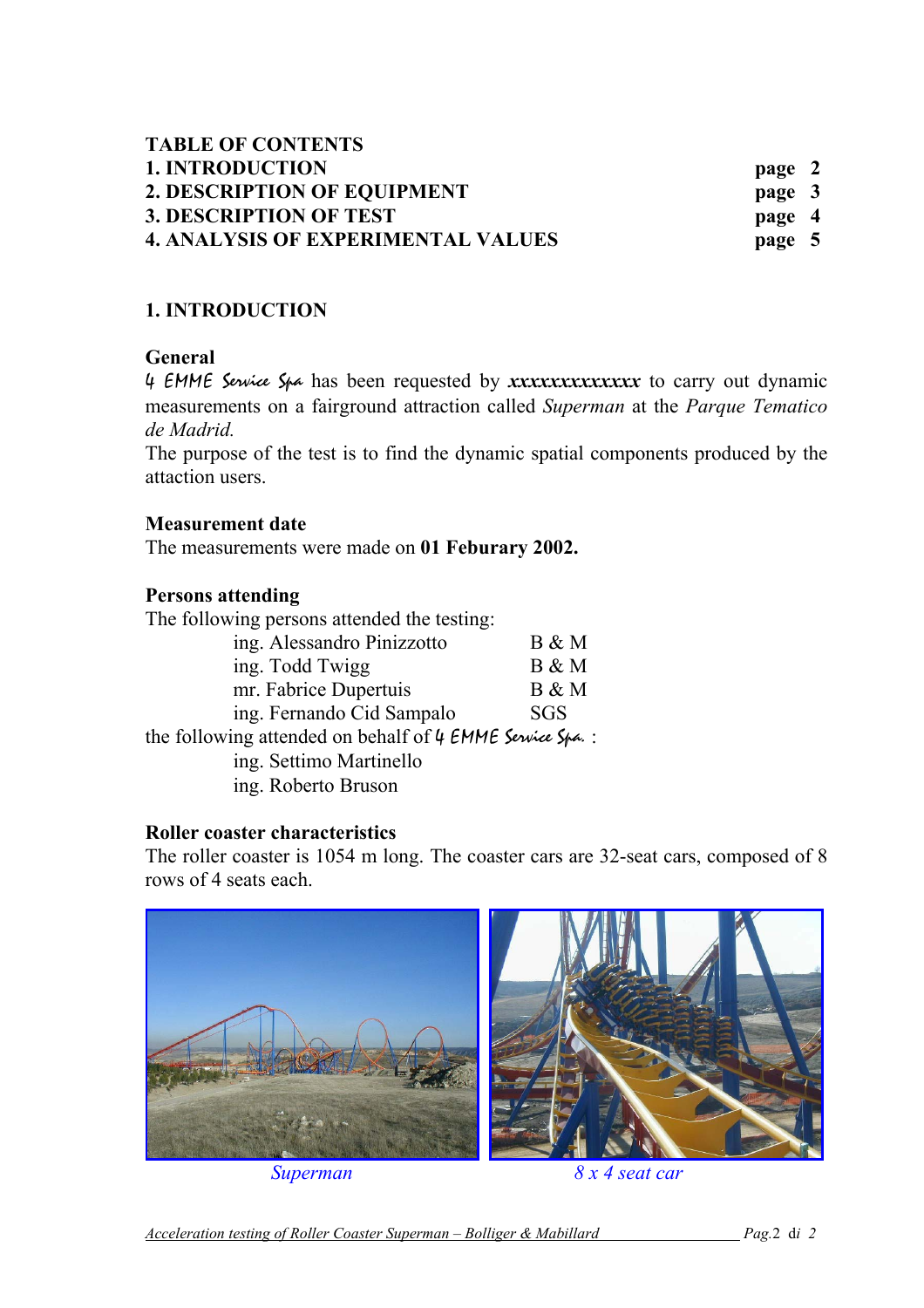## **2. DESCRIPTION OF EQUIPMENT**

#### **Testing equipment**

The following equipment was used for the measurements:

- 1 instrumented dummy weighing 150 N;
	- 3 141A SETRA capacitive accelerometers;
- 1 MCDR-M-128 analog-digital conversion unit;
- 1 Toshiba Satellite 1800 computer;
- MCDR 128 data acquisition software;
- WorkBench for Windows processing software.

The characteristics of the sensors are as follows:

| sensitivity            | $65 \text{ mV/g}$ ; |
|------------------------|---------------------|
| measure range          | $±8$ g;             |
| resolution             | $0,0001$ g;         |
| frequency response     | 0 to $650$ Hz;      |
| transverse sensitivity | $2\%$ ;             |
| linearity              | 1% full range.      |

The calibration certificates of the transducers employed on the system are issued by the Calibration Laboratory of 4 Emme Service Spa, ISO 9002 certified by CISQ/RINA n. 6441/01/S.

## **Measurement positions**

For the purpose of surveying the effects on the human body, the transducer measurement axes are referred to a levorotatory Cartesian triad.

The dummy was equipped with the three accelerometric sensors (with direction and sense as shown in the figure) and was seated in the first row inner seat of the coaster car. The triad was fastened to the base of the neck and represents the stress of the head on the cervical vertebra.





*Instrumented dummy Position of instrumented dummy*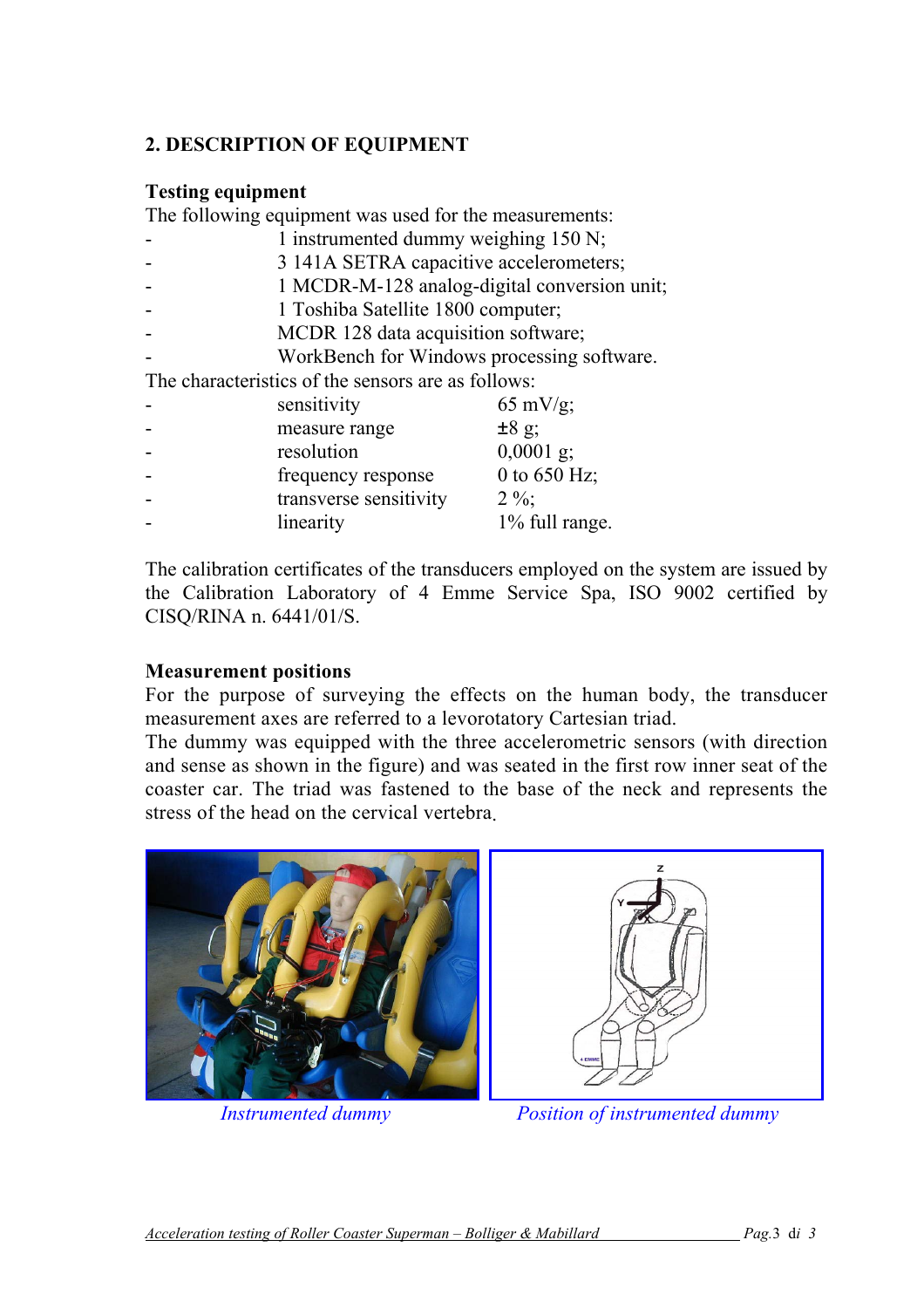## **3. DESCRIPTION OF TEST**

#### **Data acquisition procedure**

After installing the instrumented dummy, we made a series of launches automatically memorizing the data for 500 seconds, by means of a ± 0,5 g *trigger* on the Z direction sensor. The measurements were made according to 50 Hz scans and a Butterworth type 10 Hz low-pass filter was used.

| <b>FILES</b> | <b>CONDITION</b> | <b>DESCRIPTION</b>                                                                                            |
|--------------|------------------|---------------------------------------------------------------------------------------------------------------|
| Superman 1   | $50\%$ load      | Coaster car loaded with 15 weights of 750 N placed<br>on the outer seats (except the first seat on the right) |
| Superman 3   | No load          | Unloaded car                                                                                                  |

The data thus acquired was stored by our computer No. 174 under the Directory "*Vibra - dati - giostre*" with "asc" extension.



*Running car* 

During the acquisitions the temperature was 14°C.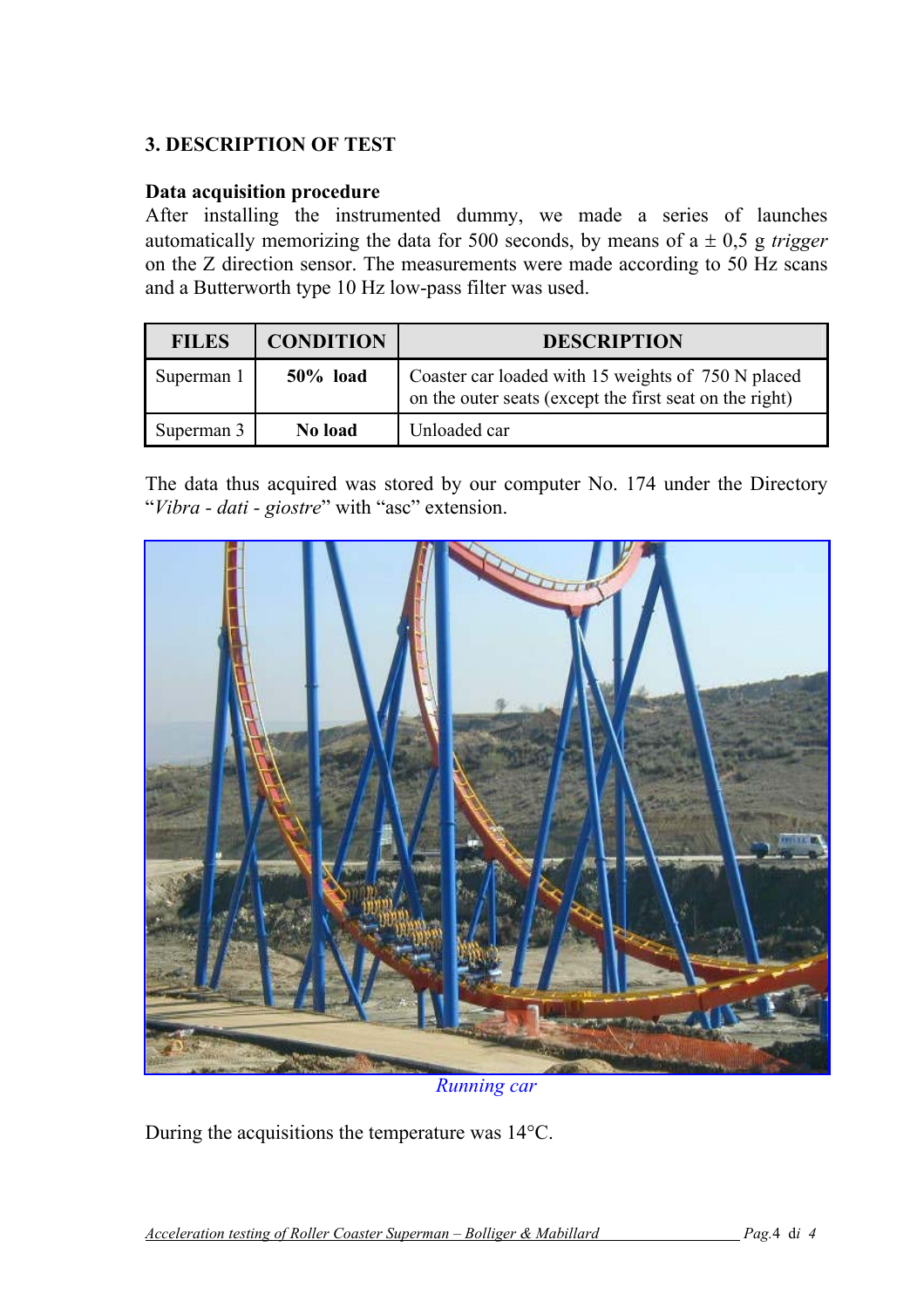#### **4. ANALYSIS OF EXPERIMENTAL VALUES**

The graphs show the acceleration trends with 50% load and no load. On the x-axis are the times and on the y-axis the acceleration expressed in "g". The acquired data was filtered with a Butterworth type 3 Hz low-pass filter. Time "zero" corresponds to the departure position at the top of the coaster.



*Graph 1: acceleration trend with a 50% load* 



*Graph 2: acceleration trend with no load*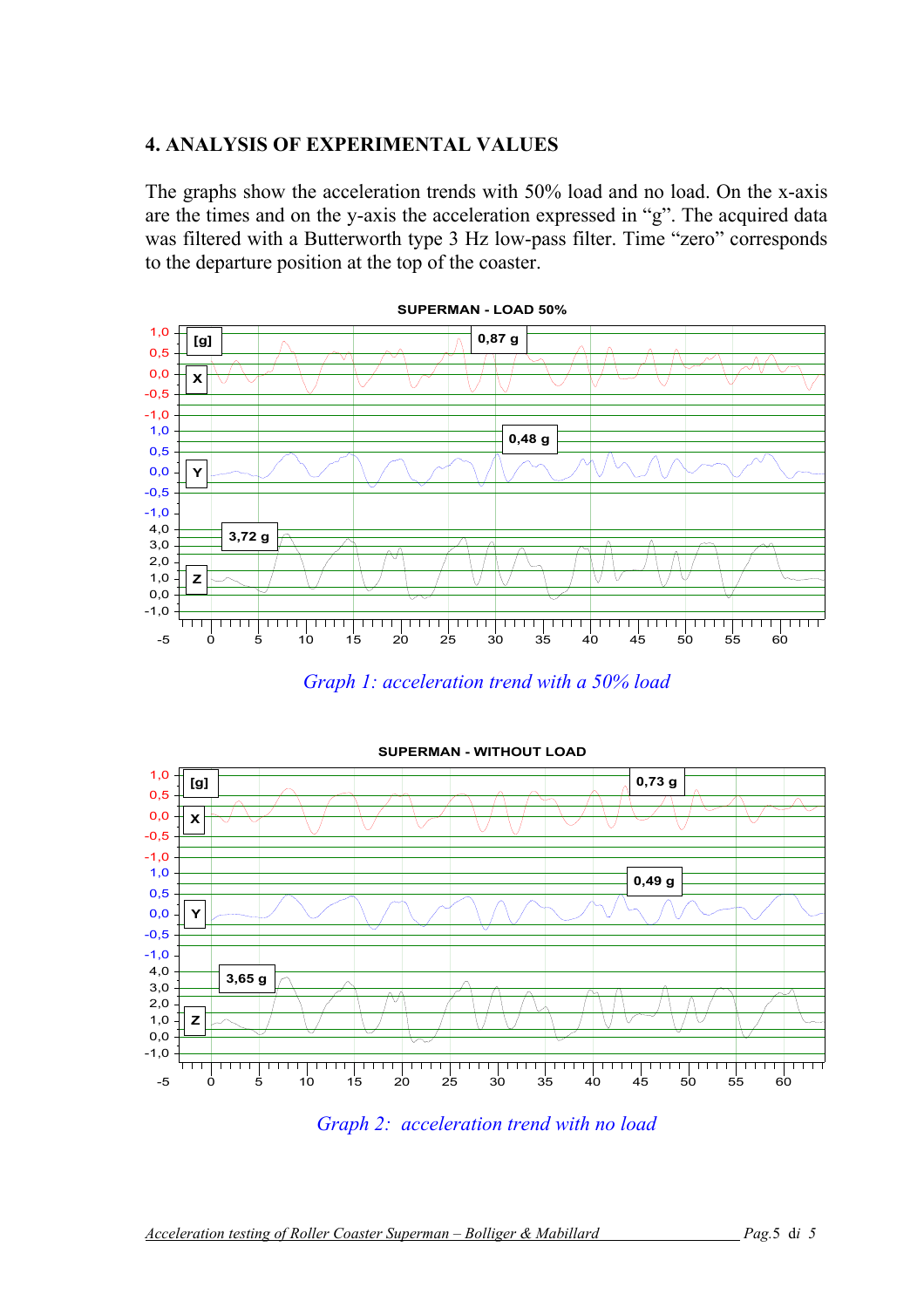**SUPERMAN - LOAD 50%**



*Graph 1: acceleration trend with a 50% load*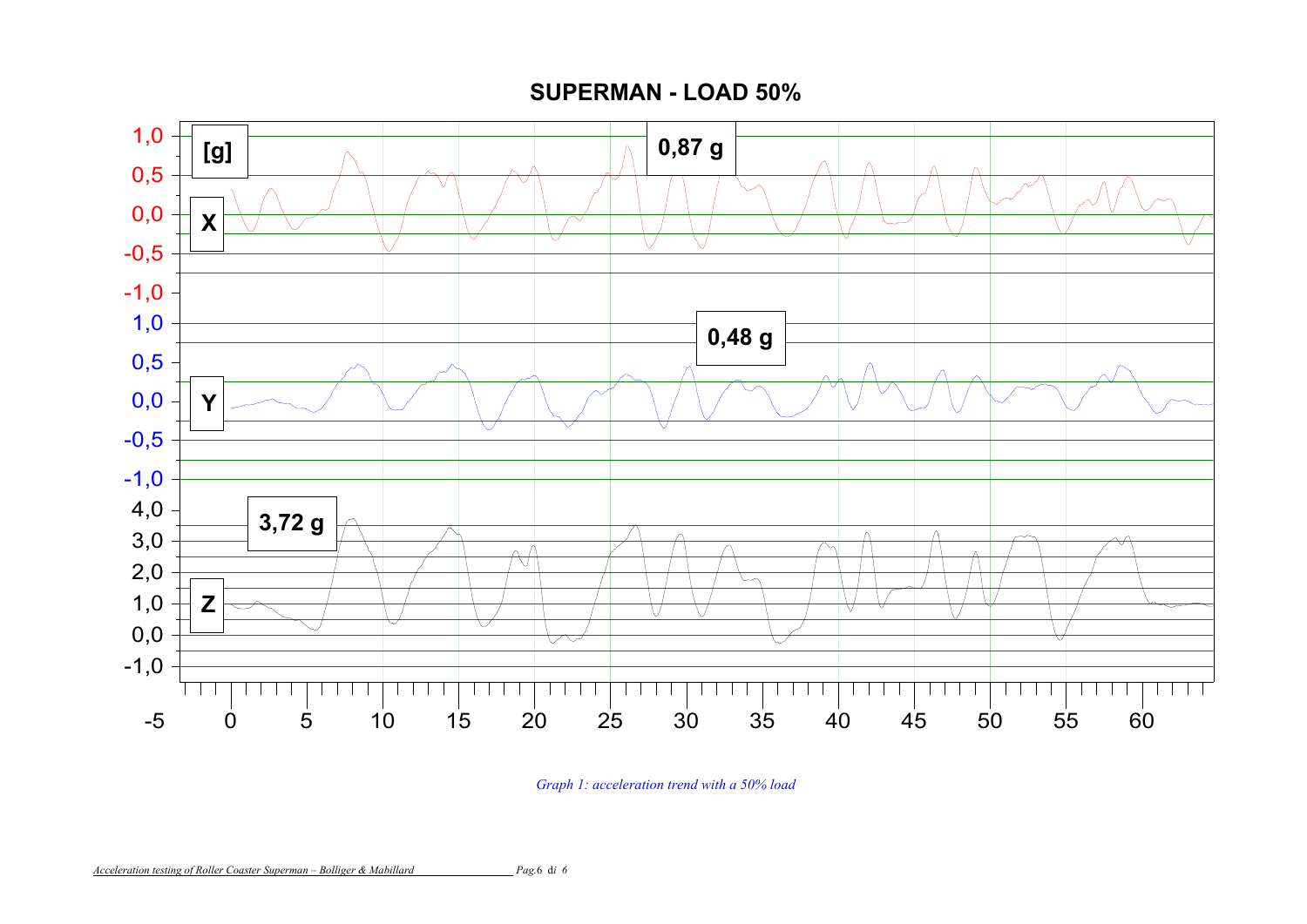**SUPERMAN - WITHOUT LOAD**



*Graph 2: acceleration trend with no load*